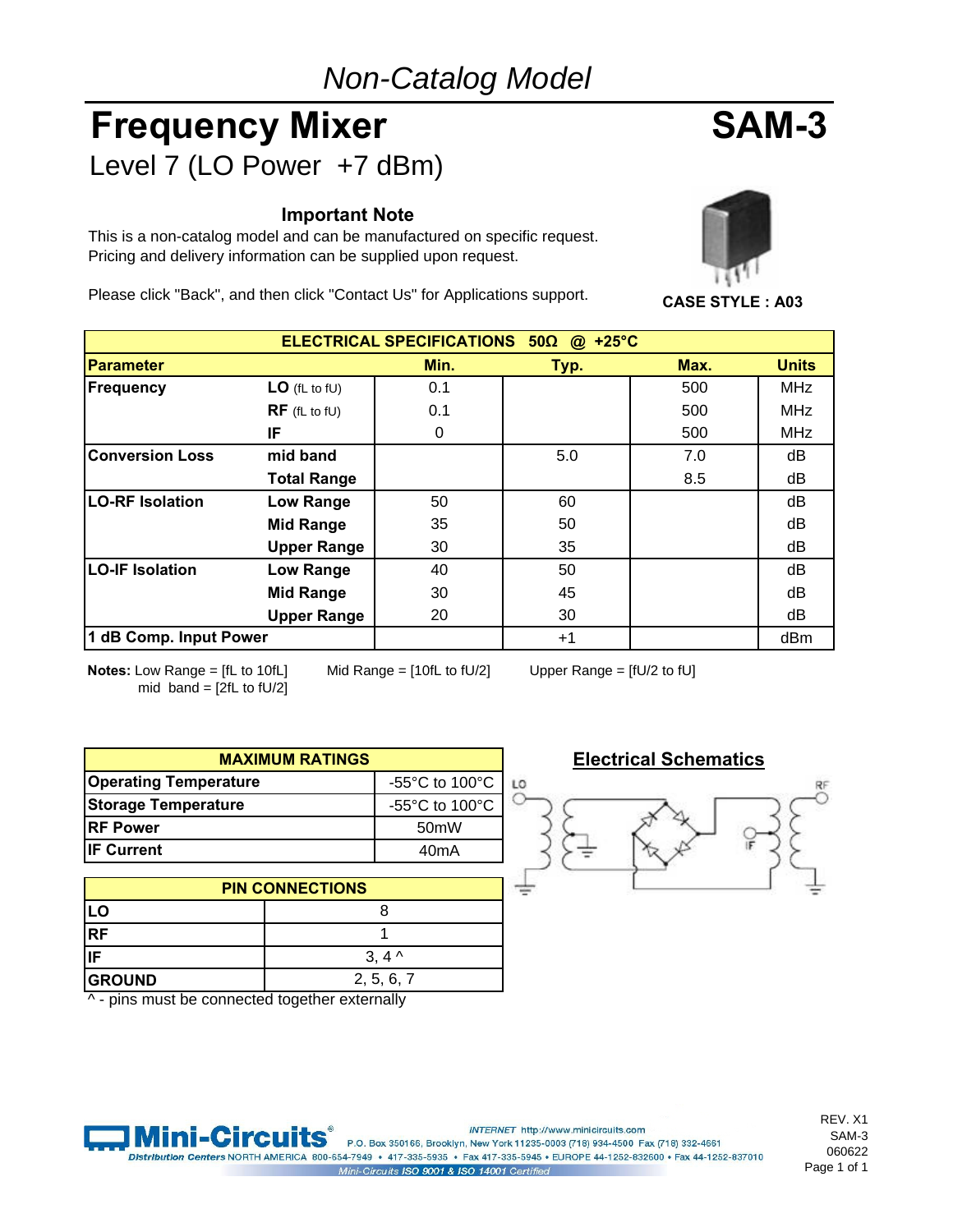# **Case Style**

#### **Outline Dimensions**



**BOTTOM VIEW** 

SIDE VIEW

| CASE# | А       | B       |                |                 | E      | F      |        |        |        | A     | WT.<br><b>GRAM</b> |
|-------|---------|---------|----------------|-----------------|--------|--------|--------|--------|--------|-------|--------------------|
| A03   | .480    | .500    | .390<br>(9.91) | .405<br>(10.29) | .210   | .230   | .100   | .20    | .14    | .020  | 2.3                |
| A11   | (12.19) | (12.70) | .240<br>(6.10) | .255<br>(6.48)  | (5.33) | (5.84) | (2.54) | (5.08) | (3.56) | (.51) | 1.9                |

**Dimensions are in inches (mm). Tolerances: 2 Pl. + .03; 3 Pl. + .015** 

#### **Notes:**

- **1.** Header material: C.R.S. Pin material: #52 alloy. Cover material: Cupro-Nickel.
- **2.** Pin finish: Electro Tin-Silver.
- **3.** Insulated spacer available. Request P/N B14-047-01.
- **4.** Tolerance on pin diameter +/-.005 inch.
- **5.** Glass meniscus 0.015 inch max.
- **6.** Blue bead indicates Pin 1. Pin numbers do not appear on unit, for reference only.



INTERNET http://www.minicircuits.com

P.O. Box 350166, Brooklyn, New York 11235-0003 (718) 934-4500 Fax (718) 332-4661 Distribution Centers NORTH AMERICA 800-654-7949 · 417-335-5935 · Fax 417-335-5945 · EUROPE 44-1252-832600 · Fax 44-1252-837010 Mini-Circuits ISO 9001 & ISO 14001 Certified

**A03 A11**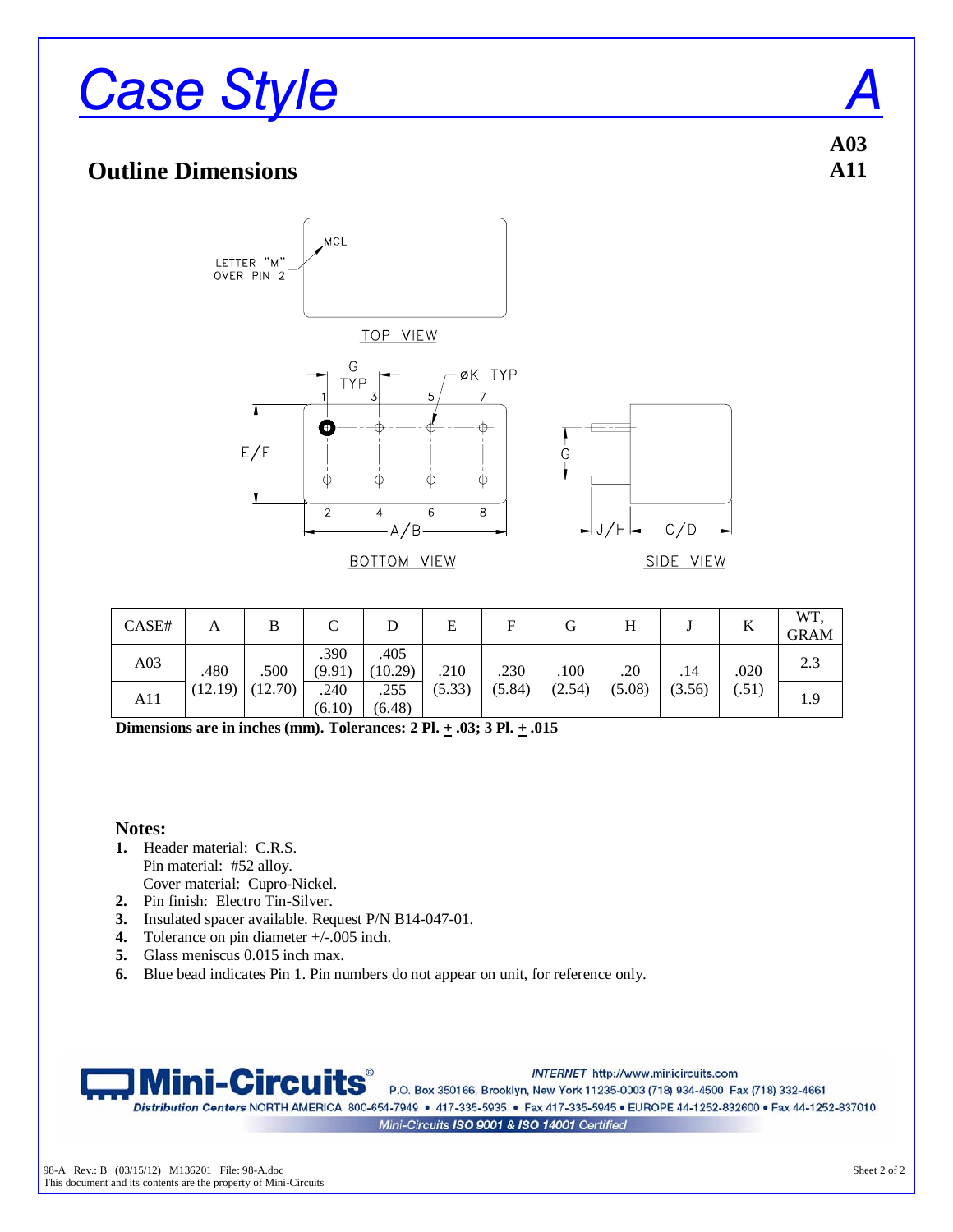# Frequency Mixer SAM-3

### *Typical Performance Curves*



**Conversion Loss vs. IF @ RF=10.1MHz**













#### **Conversion Loss vs. IF @ RF=250.1MHz**

REV. X2 SAM-3 100818



IF/RF MICROWAVE COMPONERTS + ISO 14001 ASSIDE CERTIFIED O Revise complete CHARGED PORTER COMPONERTS - 150 14001 ASSIDE CERTIFIED O Revise complete CHARGED PORTER COMPONERTS.<br>The Design Engineers Search Engine finds the mod 哸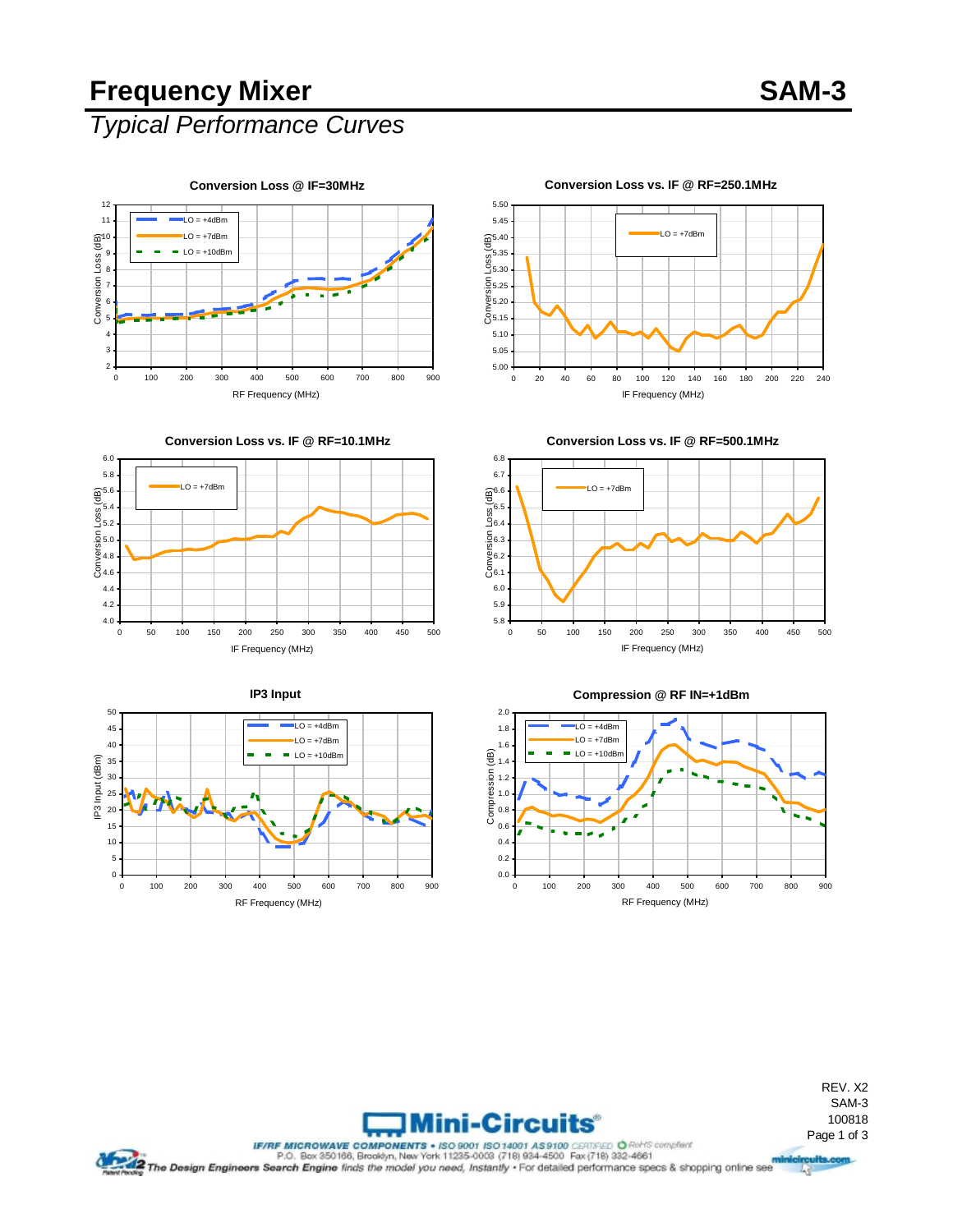## **Frequency Mixer SAM-3**

# *Typical Performance Curves*